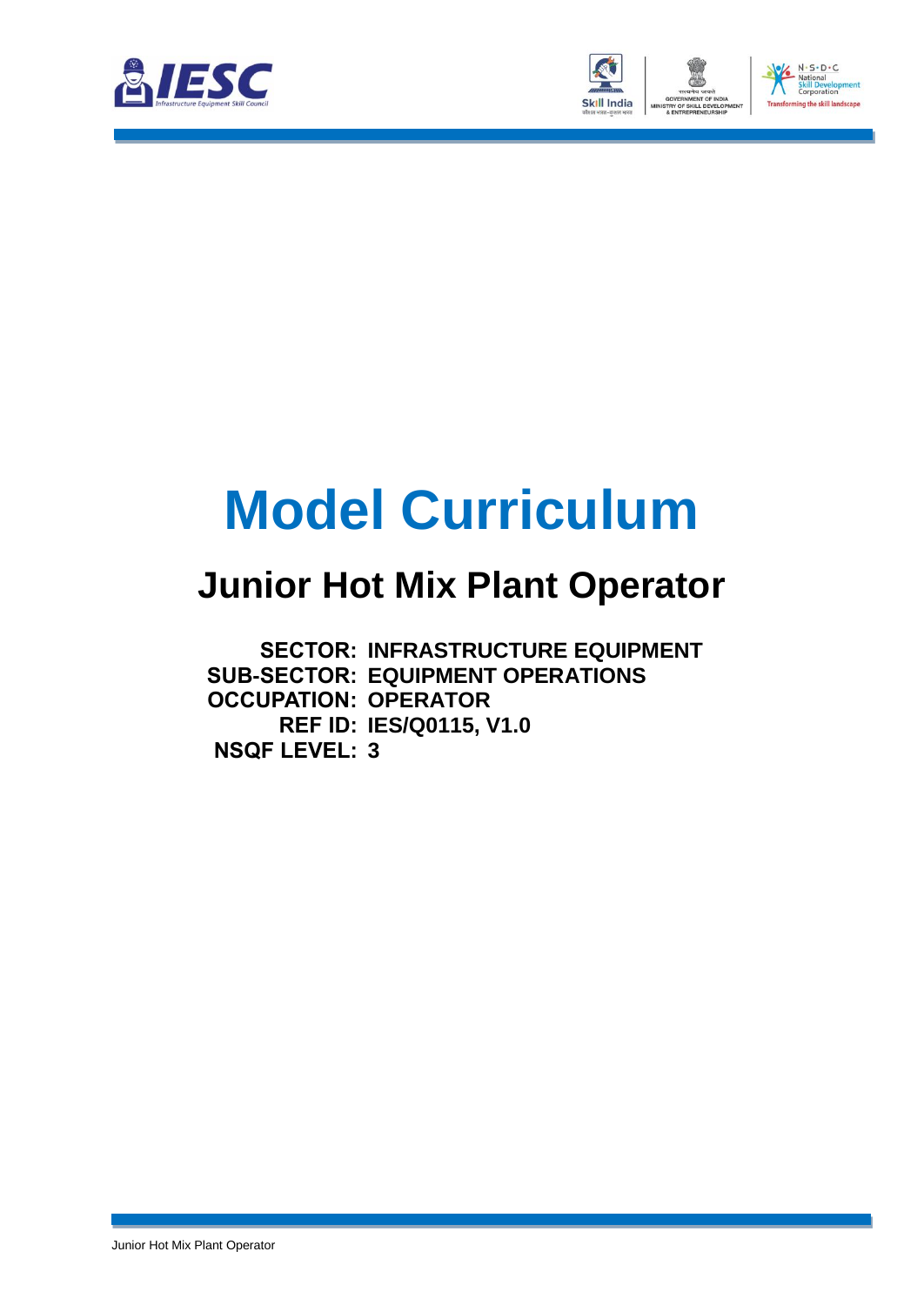



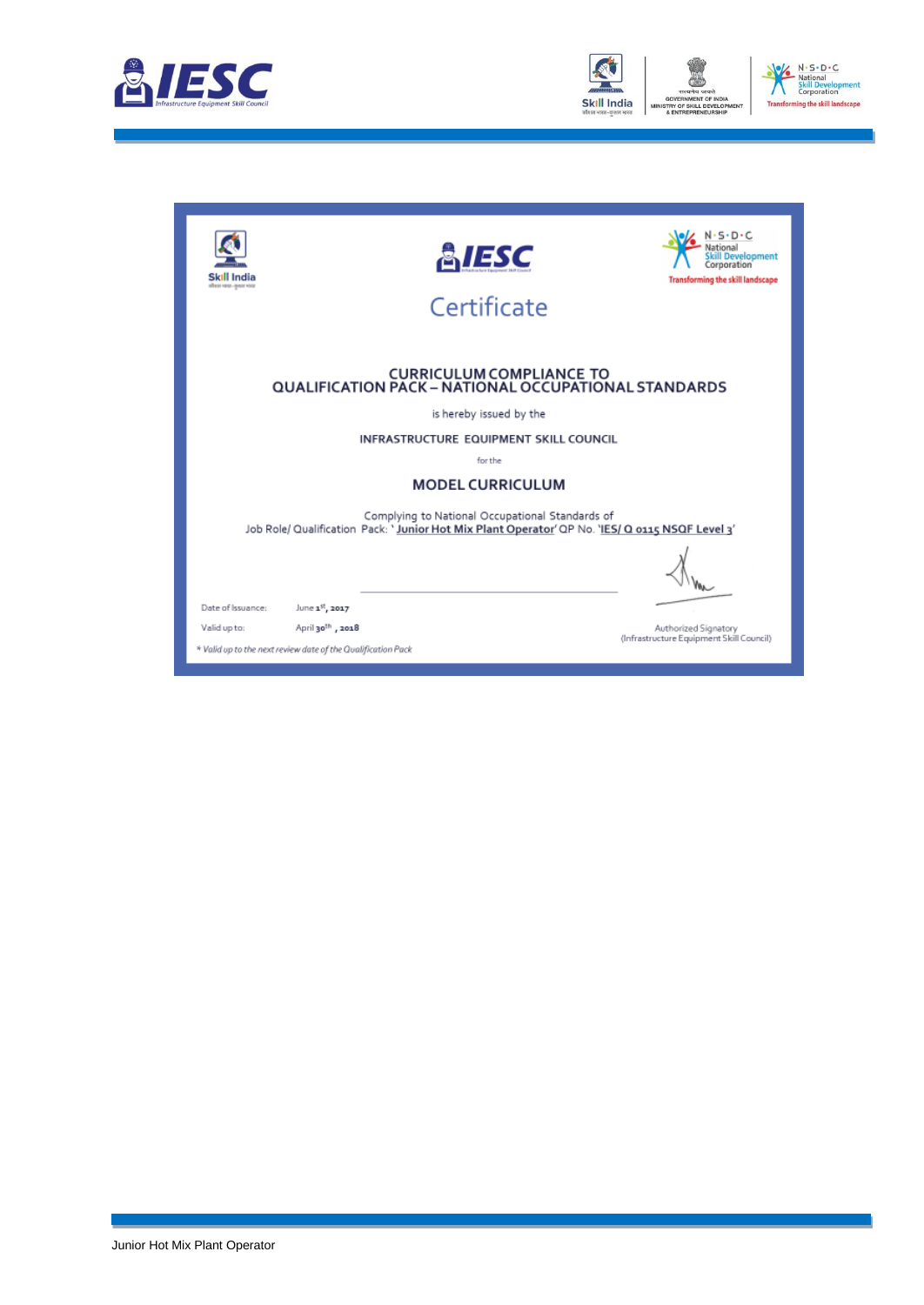



### **TABLE OF CONTENTS**

<span id="page-2-2"></span><span id="page-2-1"></span><span id="page-2-0"></span>

| 1. Curriculum                    | 01 |
|----------------------------------|----|
| 2. Trainer Prerequisites         | 09 |
| 3. Annexure: Assessment Criteria | 10 |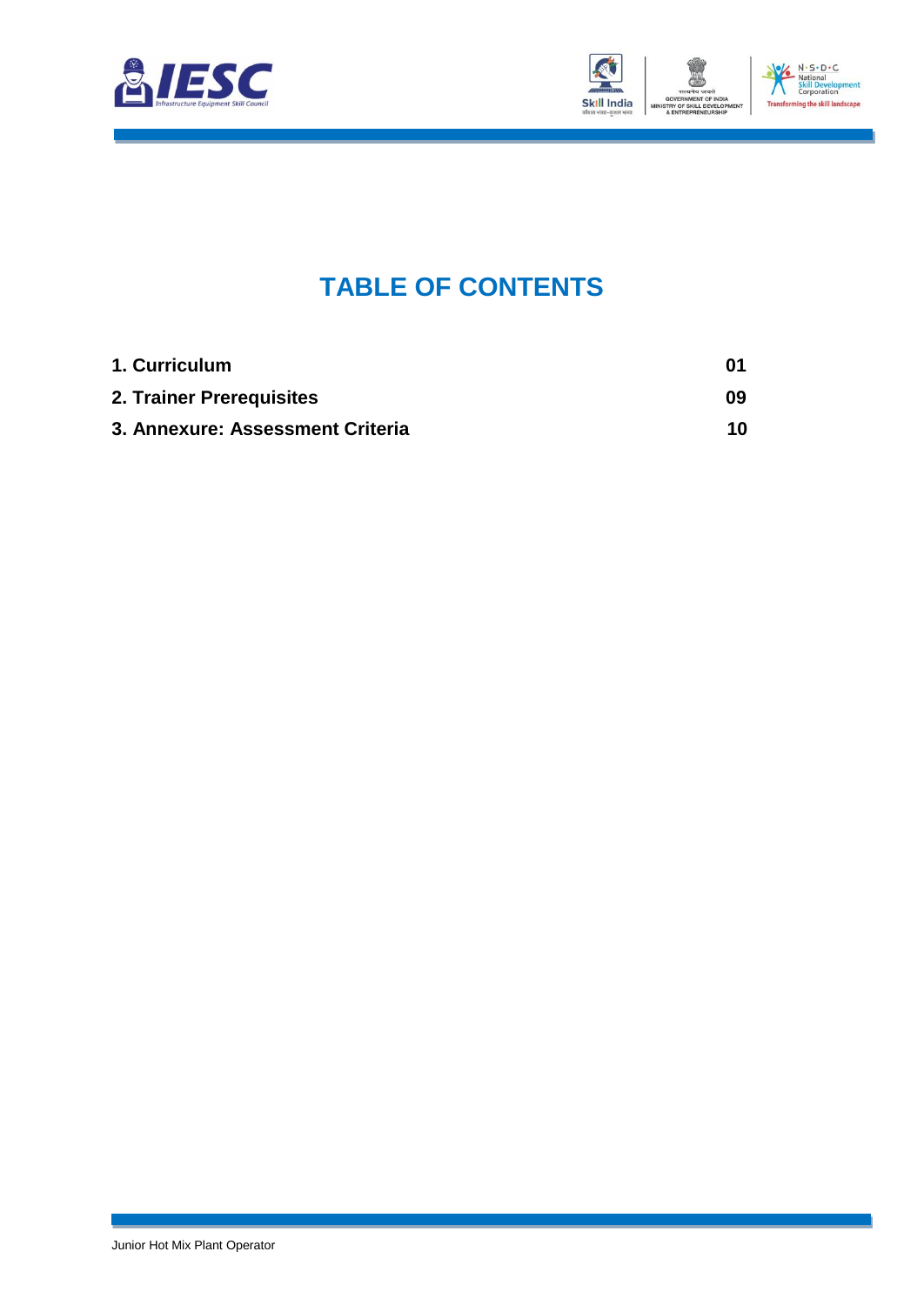



# <span id="page-3-0"></span>**[Junior Hot Mix Plant](#page-2-0)  [Operator](#page-2-0)**

**CURRICULUM / SYLLABUS**

This program is aimed at training candidates for the job of a "Junior Hot Mix Plant Operator", in the "Infrastructure Equipment" Sector/Industry and aims at building the following key competencies amongst the learner

| <b>Program Name</b>                              | <b>Junior Hot Mix Plant Operator</b>                                                                                                                                                                                                                                                                                                                                                                                                                                                                                                                                                                                                                                                                                                                                                                                                                                                                                                                                                          |                            |                                                                 |
|--------------------------------------------------|-----------------------------------------------------------------------------------------------------------------------------------------------------------------------------------------------------------------------------------------------------------------------------------------------------------------------------------------------------------------------------------------------------------------------------------------------------------------------------------------------------------------------------------------------------------------------------------------------------------------------------------------------------------------------------------------------------------------------------------------------------------------------------------------------------------------------------------------------------------------------------------------------------------------------------------------------------------------------------------------------|----------------------------|-----------------------------------------------------------------|
| <b>Qualification Pack Name</b><br>& Reference ID | IES/Q0115                                                                                                                                                                                                                                                                                                                                                                                                                                                                                                                                                                                                                                                                                                                                                                                                                                                                                                                                                                                     |                            |                                                                 |
| <b>Version No.</b>                               | 1.0                                                                                                                                                                                                                                                                                                                                                                                                                                                                                                                                                                                                                                                                                                                                                                                                                                                                                                                                                                                           | <b>Version Update Date</b> | 01 June 2017                                                    |
| Pre-requisites to<br><b>Training</b>             | Preferably Class 8th Standard<br>Certification Training in Hot Mix Plant Operations preferred<br>Preferably 2 years' experience in assisting operations in Hot Mix Plant.                                                                                                                                                                                                                                                                                                                                                                                                                                                                                                                                                                                                                                                                                                                                                                                                                     |                            |                                                                 |
| <b>Training Outcomes</b>                         | After completing this programme, participants will be able to:<br>Assist in carrying out pre-operation checks on a hot mix<br>plant. General introduction to hot mix plants, basic working of<br>various components sections, engine, hydraulic and electrical<br>systems, operational controls and instrument panel, preparing<br>machine and related systems for operations<br>Assist in carrying out hot mix plant operations. Properties of<br>materials and aggregates, starting of hot mix plant, loading of<br>materials, monitoring and regulating mixing, discharging of<br>asphalt, shutting down the plant; post-operative checks<br>Assist in carrying out maintenance and trouble shooting of<br>a hot mix plant. General maintenance procedures and periodic<br>service schedule; common faults and their diagnosis; reports<br>and documents.<br>Comply with worksite health and safety guidelines. Health,<br>safety and environment policies; personal protective equipment, |                            | fire-fighting equipment, basic first aid for common injuries at |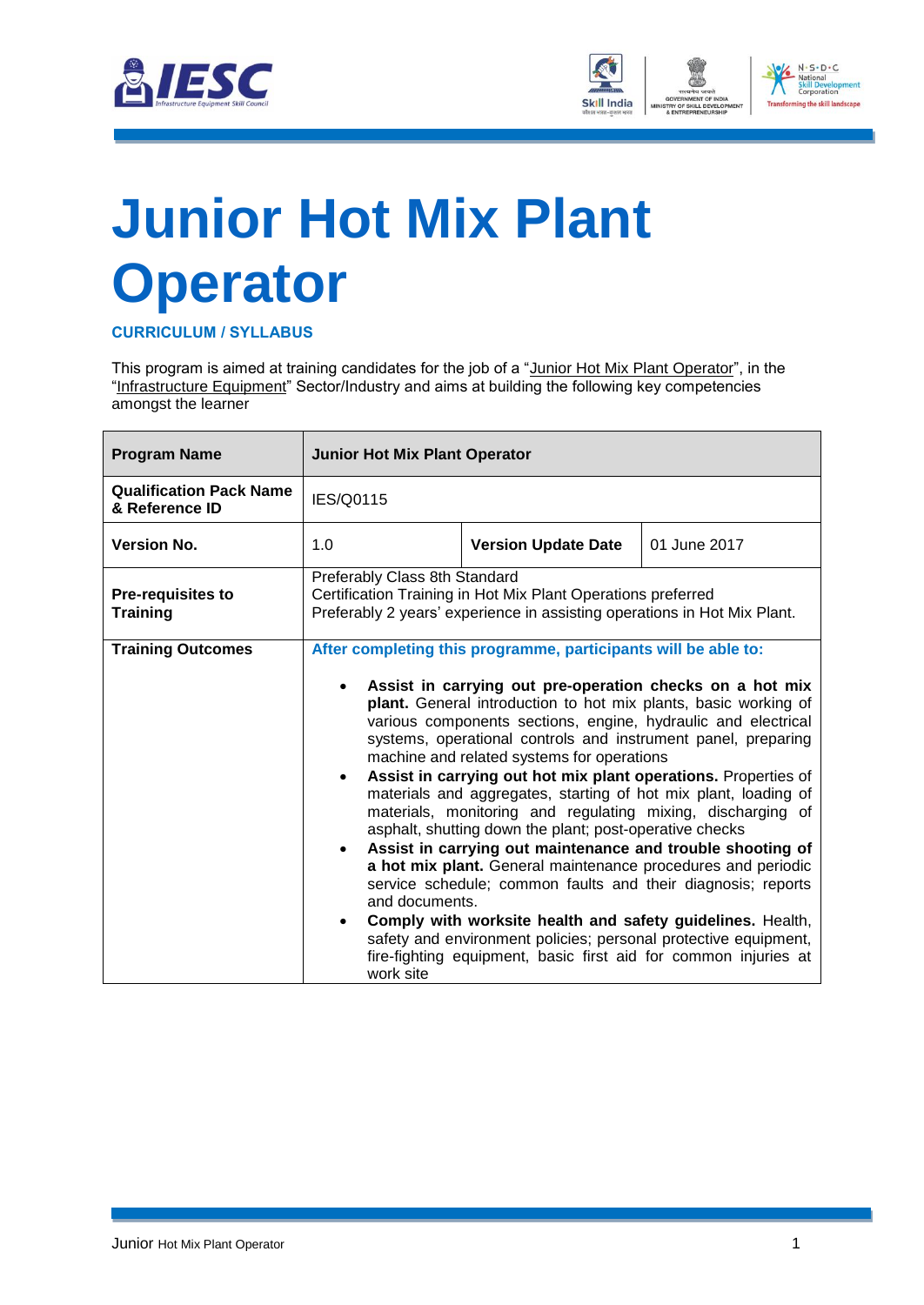



This course encompasses  $\underline{4}$  out of  $\underline{4}$  National Occupational Standards (NOS) of "<u>Junior Hot Mix Plant</u> **Operator**" Qualification Pack issued by "Infrastructure Equipment Skill Council".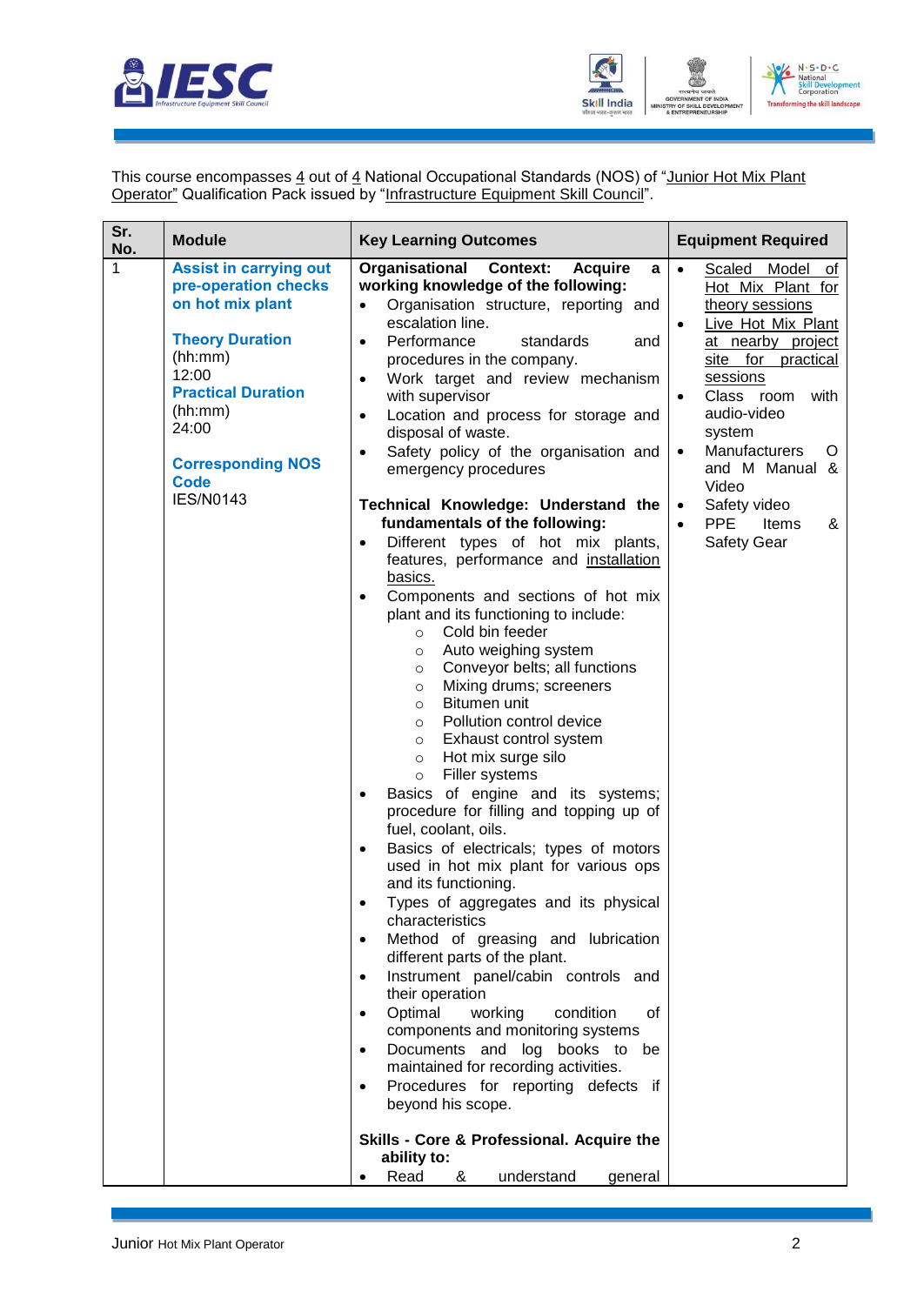





| Sr.<br>No. | <b>Module</b> | <b>Key Learning Outcomes</b>                                                                                                                                                                                                                                                                                                                                                                                                                                                                                                                                                                                                                                                                                                                                                                                                                                                                                                                                                                                                                               | <b>Equipment Required</b> |
|------------|---------------|------------------------------------------------------------------------------------------------------------------------------------------------------------------------------------------------------------------------------------------------------------------------------------------------------------------------------------------------------------------------------------------------------------------------------------------------------------------------------------------------------------------------------------------------------------------------------------------------------------------------------------------------------------------------------------------------------------------------------------------------------------------------------------------------------------------------------------------------------------------------------------------------------------------------------------------------------------------------------------------------------------------------------------------------------------|---------------------------|
|            |               | instructions/guidelines<br>related<br>to<br>equipment & worksite ops.<br>Write and record any incidents &<br>deviations on the prescribed formats.<br>Orally communicate information &<br>$\bullet$<br>instructions to co-workers in a clear<br>and concise manner.<br>Plan and organise work related tasks<br>$\bullet$<br>with all concerned in most efficient and<br>cost effective way.                                                                                                                                                                                                                                                                                                                                                                                                                                                                                                                                                                                                                                                                |                           |
|            |               | Performance Criteria:<br>the<br><b>Execute</b><br>following tasks and procedures:                                                                                                                                                                                                                                                                                                                                                                                                                                                                                                                                                                                                                                                                                                                                                                                                                                                                                                                                                                          |                           |
|            |               | HM Plant Checks; in coordination with<br>operator<br>Assist in visual inspection of parts,<br>components and sections of the plant<br>for damage and leakages.<br>Assist<br>in<br>checking<br>electrical<br>$\bullet$<br>connections and systems including the<br>motors.<br>Check fuel and lubricant levels in the<br>burners as per requirement.<br>Check roller filters are free of impurities.<br>$\bullet$<br>bolts<br>Check<br>and<br>valves<br>are<br>$\bullet$<br>appropriately fixed.<br>Check conveyor belts for tension, wear<br>$\bullet$<br>and tear; and are working properly.<br>Check fuel in the power generator as<br>$\bullet$<br>per requirement<br>Inspect all greasing points and ensure<br>$\bullet$<br>lubrication as applicable.<br>Check cabin visually for obstructions.<br>Check panel for correct position of<br>controls for starting.<br>Check all monitoring and warning<br>systems as per operational manual.<br>Ensure safety equipment in place before<br>operating the plant.<br>Material Checks; in coordination with |                           |
|            |               | operator<br>• Check requisite amount of aggregates                                                                                                                                                                                                                                                                                                                                                                                                                                                                                                                                                                                                                                                                                                                                                                                                                                                                                                                                                                                                         |                           |
|            |               | and gravel are present in the hoppers.<br>• Check quantity of bitumen in the plant is<br>as per the mix design requirement<br>• Clean all the hoppers to make it clear<br>and free of obstructions.<br>• Check water levels in the drum and<br>pollution control bank as per instructions<br><b>Reporting &amp; Documentation</b>                                                                                                                                                                                                                                                                                                                                                                                                                                                                                                                                                                                                                                                                                                                          |                           |
|            |               | Assist in maintaining log book to record<br>$\bullet$                                                                                                                                                                                                                                                                                                                                                                                                                                                                                                                                                                                                                                                                                                                                                                                                                                                                                                                                                                                                      |                           |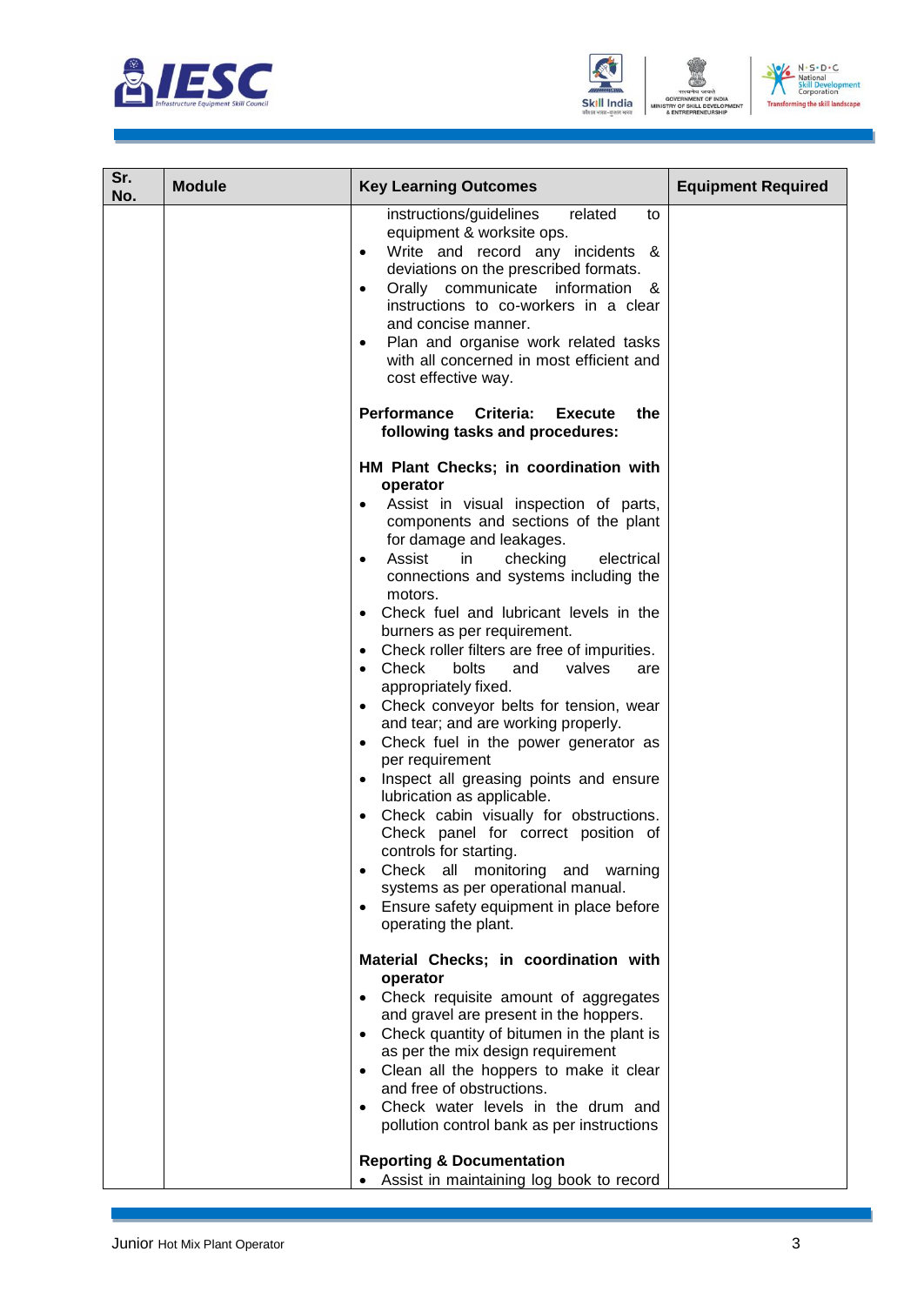





| Sr.<br>No.     | <b>Module</b>                                                                                                                                                                                                               | <b>Key Learning Outcomes</b>                                                                                                                                                                                                                                                                                                                                                                                                                                                                                                                                                                                                                                                                                                                                                                                                                                                                                                                                                                                                                                                                                                                                                                                                                                                                                                                                                                                                                                                                                                                                                                                                                                                                                                                                                           | <b>Equipment Required</b>                                                                                                                                                                                                                                                                                                                                                                                                                                |
|----------------|-----------------------------------------------------------------------------------------------------------------------------------------------------------------------------------------------------------------------------|----------------------------------------------------------------------------------------------------------------------------------------------------------------------------------------------------------------------------------------------------------------------------------------------------------------------------------------------------------------------------------------------------------------------------------------------------------------------------------------------------------------------------------------------------------------------------------------------------------------------------------------------------------------------------------------------------------------------------------------------------------------------------------------------------------------------------------------------------------------------------------------------------------------------------------------------------------------------------------------------------------------------------------------------------------------------------------------------------------------------------------------------------------------------------------------------------------------------------------------------------------------------------------------------------------------------------------------------------------------------------------------------------------------------------------------------------------------------------------------------------------------------------------------------------------------------------------------------------------------------------------------------------------------------------------------------------------------------------------------------------------------------------------------|----------------------------------------------------------------------------------------------------------------------------------------------------------------------------------------------------------------------------------------------------------------------------------------------------------------------------------------------------------------------------------------------------------------------------------------------------------|
|                |                                                                                                                                                                                                                             | all actions before starting operations.<br>Follow procedure for reporting defects to<br>operator/ supervisor.                                                                                                                                                                                                                                                                                                                                                                                                                                                                                                                                                                                                                                                                                                                                                                                                                                                                                                                                                                                                                                                                                                                                                                                                                                                                                                                                                                                                                                                                                                                                                                                                                                                                          |                                                                                                                                                                                                                                                                                                                                                                                                                                                          |
| $\overline{2}$ | <b>Assist in carrying out</b><br>hot mix plant<br>operations.<br><b>Theory Duration</b><br>(hh:mm)<br>10:00<br><b>Practical Duration</b><br>(hh:mm)<br>20:00<br><b>Corresponding NOS</b><br><b>Code</b><br><b>IES/N0144</b> | Organisational<br><b>Context:</b><br><b>Acquire</b><br>working knowledge of the following:<br>Procedures and guidelines related to<br>$\bullet$<br>breakdown & maintenance services.<br>Location of tools and equipment and<br>$\bullet$<br>procedure for issue and return.<br>Safety policy of the organisation and<br>$\bullet$<br>emergency drills.<br>Technical Knowledge. Understand the<br>fundamentals of the following:<br>All the basics of plant operations as<br>$\bullet$<br>listed under pre-op checks. Besides,<br>Starting procedure as per correct<br>$\bullet$<br>sequence and specs.<br>Operating the various systems<br>to<br>$\bullet$<br>ensure efficient production.<br>Monitoring systems to ensure optimal<br>$\bullet$<br>output of plant.<br>Stopping<br>including<br>procedure<br>$\bullet$<br>emergency stop button<br>Various<br>hand<br>signals,<br>safety<br>&<br>$\bullet$<br>emergency signs at project site.<br>Documents and log books to<br>be<br>$\bullet$<br>maintained for recording activities.<br>Procedures for reporting defects if<br>$\bullet$<br>beyond his scope.<br>Skills - Core & Professional. Acquire the<br>ability to:<br>In addition to core and generic skills<br>$\bullet$<br>listed above<br>Interpret signage at project work site<br>$\bullet$<br>correctly.<br>Use<br>while<br>correct<br>terminology<br>$\bullet$<br>interacting with others at site<br>Help plan work schedule in time bound<br>$\bullet$<br>and cost effective way.<br>Help identify operational slow-downs<br>and take timely remedial action.<br><b>Performance</b><br>Criteria.<br><b>Execute</b><br>the<br>following tasks and procedures:<br>Preparatory Activities; in coordination<br>with operator<br>Assist in starting of various systems in | Scaled Model of<br>$\bullet$<br>Hot Mix Plant for<br>theory sessions<br>Live Hot Mix Plant<br>$\bullet$<br>at nearby project<br>site<br>for practical<br>sessions<br>Adequate stocks of<br>$\bullet$<br>aggregates<br>and<br>consumables.<br>Class room<br>with<br>$\bullet$<br>audio-video<br>system<br>Manufacturers<br>O<br>$\bullet$<br>and M Manual &<br>Video<br>Safety video<br>$\bullet$<br><b>PPE</b><br>Items<br>&<br>$\bullet$<br>Safety Gear |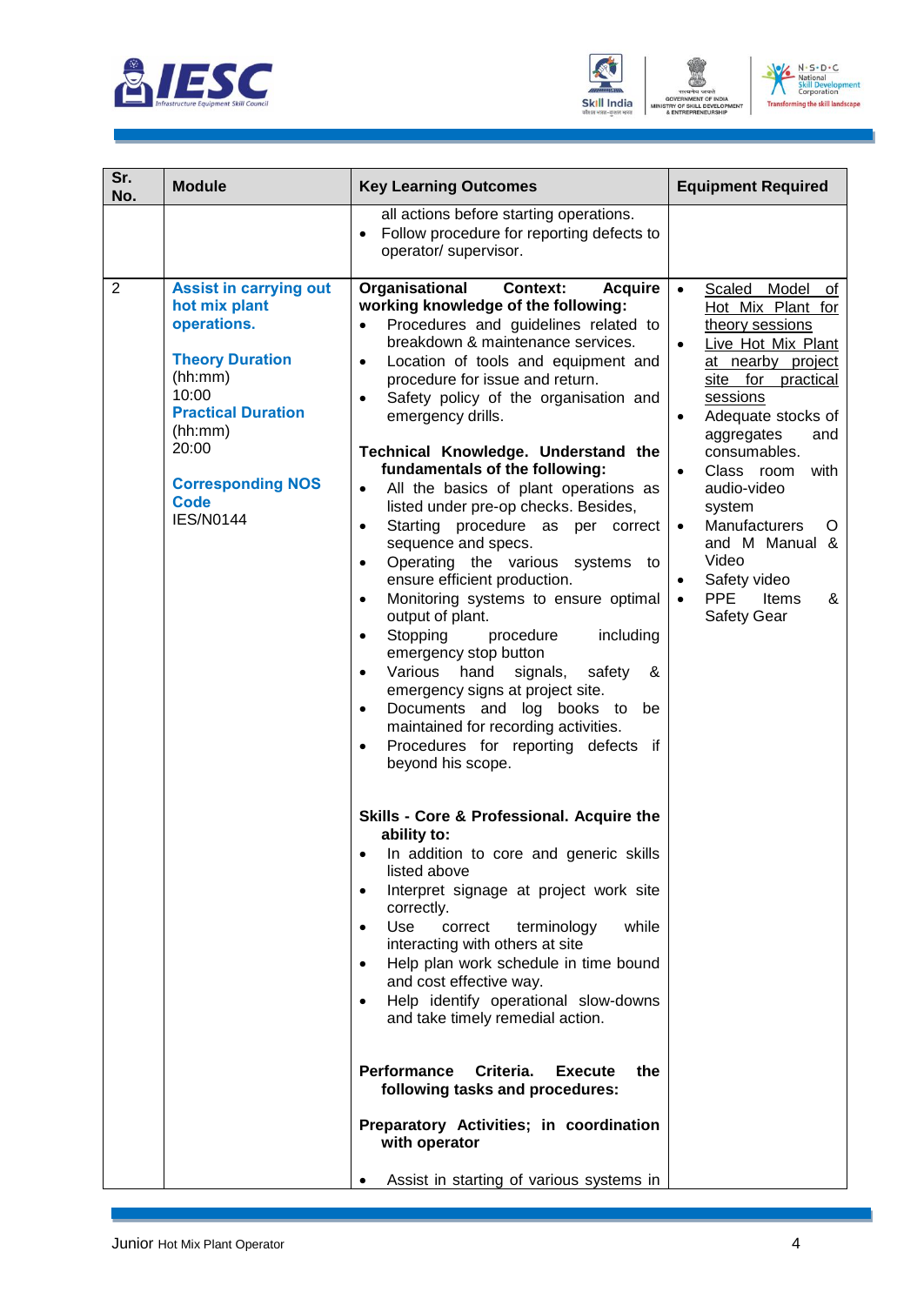





| Sr.<br>No. | <b>Module</b>                                                                                     | <b>Key Learning Outcomes</b>                                                                                                                                                                                                                                                                                                                                                                                                                                                                                                                             | <b>Equipment Required</b>                                                                        |
|------------|---------------------------------------------------------------------------------------------------|----------------------------------------------------------------------------------------------------------------------------------------------------------------------------------------------------------------------------------------------------------------------------------------------------------------------------------------------------------------------------------------------------------------------------------------------------------------------------------------------------------------------------------------------------------|--------------------------------------------------------------------------------------------------|
|            |                                                                                                   | the correct order to include<br>Heating the bitumen pipeline<br>$\circ$<br>before ops to clear residues.<br>Heating of bitumen 12 hours<br>$\circ$<br>before mixing/ as per specs<br>Turning on exhaust motors to<br>$\circ$<br>clear dust from filler elevators<br>Turning on power generator to<br>$\circ$<br>supply power to hot mix plant<br>Switching on the hot mix plant<br>$\circ$<br>as per sequential procedure.<br>Assist in test running of hot mix plant<br>for functional checks.<br>HM Plant Operations; in coordination<br>with operator |                                                                                                  |
|            |                                                                                                   | Assist in turning on the hot mix plant as<br>$\bullet$<br>per procedure and ensure proper flow<br>of materials, through both visual means<br>and control panel indicators.<br>Assist in controlling the speed and flow<br>$\bullet$<br>of different materials into the drum as<br>per the required output.                                                                                                                                                                                                                                               |                                                                                                  |
|            |                                                                                                   | Assist in monitor / observe gauges<br>$\bullet$<br>indicators to ensure conformance to<br>processing specs.<br>Coordinate with co- workers to ensure<br>$\bullet$<br>regular flow of raw materials in the<br>appropriate hoppers.                                                                                                                                                                                                                                                                                                                        |                                                                                                  |
|            |                                                                                                   | Assist to check output is as per<br>requirements<br>and<br>monitor<br>weigh<br>hopper for appropriate flow into surge<br>silo.<br>Coordinate with vehicle operators for<br>collecting the output efficiently.                                                                                                                                                                                                                                                                                                                                            |                                                                                                  |
|            |                                                                                                   | <b>Safety during operations</b><br>Ensure PPE is worn especially dust<br>$\bullet$<br>mask when moving around the plant.<br>Ensure proper communication through<br>$\bullet$<br>correct hand signals and eye contact                                                                                                                                                                                                                                                                                                                                     |                                                                                                  |
|            |                                                                                                   | <b>Reporting and Documentation</b><br>Assist in maintaining log book to record<br>all activities (input and output flow)<br>carried out<br>Report any defects which are beyond<br>his scope to the operator/supervisor                                                                                                                                                                                                                                                                                                                                   |                                                                                                  |
| 3          | <b>Assist in carrying out</b><br>routine maintenance<br>and trouble shooting<br>of hot mix plant. | Organisational<br><b>Context:</b><br><b>Acquire</b><br>working knowledge of the following:<br>Emergency organisation structure and<br>maintenance policy.                                                                                                                                                                                                                                                                                                                                                                                                | Scaled<br>Model<br>оf<br>$\bullet$<br>Hot Mix Plant for<br>theory sessions<br>Live Hot Mix Plant |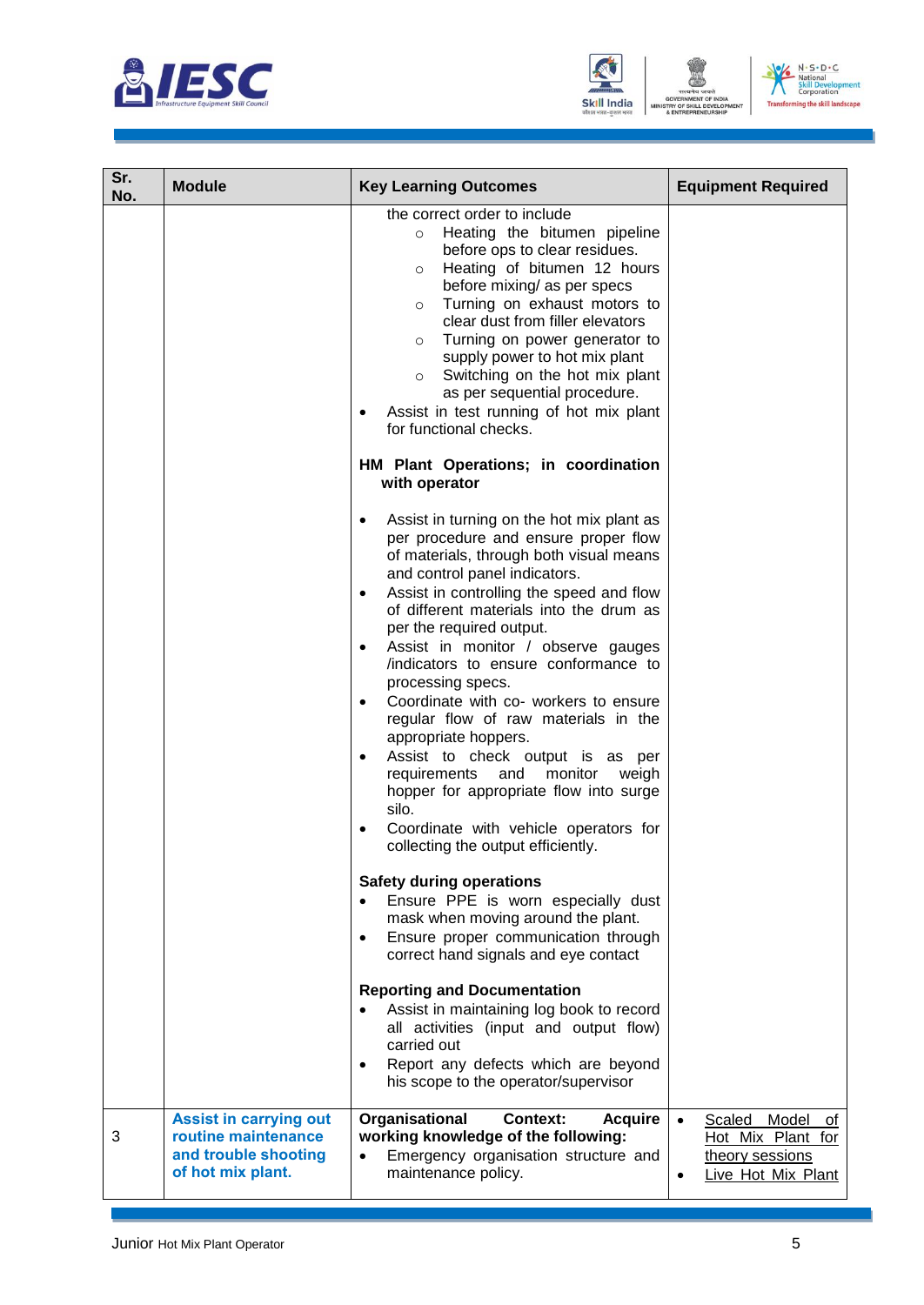





| Sr.<br>No. | <b>Module</b>                                                                                                                                              | <b>Key Learning Outcomes</b>                                                                                                                                                                                                                                                                                                                                                                                                                                                                                                                                                                                                                                                                                                                                                                                                                                                                                                                                                                                                                                                                                                                                                                                                                                                                                                                                                                                                                                                                                                                                                                                                                                                                                   | <b>Equipment Required</b>                                                                                                                                                                                                                                                        |
|------------|------------------------------------------------------------------------------------------------------------------------------------------------------------|----------------------------------------------------------------------------------------------------------------------------------------------------------------------------------------------------------------------------------------------------------------------------------------------------------------------------------------------------------------------------------------------------------------------------------------------------------------------------------------------------------------------------------------------------------------------------------------------------------------------------------------------------------------------------------------------------------------------------------------------------------------------------------------------------------------------------------------------------------------------------------------------------------------------------------------------------------------------------------------------------------------------------------------------------------------------------------------------------------------------------------------------------------------------------------------------------------------------------------------------------------------------------------------------------------------------------------------------------------------------------------------------------------------------------------------------------------------------------------------------------------------------------------------------------------------------------------------------------------------------------------------------------------------------------------------------------------------|----------------------------------------------------------------------------------------------------------------------------------------------------------------------------------------------------------------------------------------------------------------------------------|
|            | <b>Theory Duration</b><br>(hh:mm)<br>12:00<br><b>Practical Duration</b><br>(hh:mm)<br>26:00<br><b>Corresponding NOS</b><br><b>Code</b><br><b>IES/N0145</b> | Location<br>of<br>tools<br>special<br>$\bullet$<br>and<br>equipment/ accessories.<br>Technical Knowledge. Understand the<br>fundamentals of the following:<br>Maintenance and service Schedule<br>$\bullet$<br>including related checklists<br>Common defects and general causes<br>$\bullet$<br>for breakdown.<br>Documents and log books to be<br>$\bullet$<br>maintained for recording activities.<br>Procedures for reporting defects if<br>$\bullet$<br>beyond his scope.<br>Skills - Core & Professional. Acquire the<br>ability to:<br>In addition to core and generic skills<br>listed above;<br>Plan maintenance & servicing keeping<br>operational needs in mind.<br>Performance<br>Criteria.<br>the<br><b>Execute</b><br>following tasks and procedures:<br>Routine Maintenance; in coordination<br>with operator<br>scheduled<br>Assist in carrying<br>out<br>$\bullet$<br>maintenance as per manufacturers<br>specs<br>Clean/change all filters and replace as<br>$\bullet$<br>necessary.<br>Replenish lubricants and coolants as<br>$\bullet$<br>per manufacturers specs<br>Lubricate/grease all the moving joints/<br>$\bullet$<br>pivot pins and control levers<br><b>Basic</b><br><b>Trouble</b><br>Shooting;<br>in<br>coordination with operator<br>Assist in identifying service needs and<br>defects through visual inspection.<br>Assist in monitoring indicators that<br>$\bullet$<br>signal need for replacement of parts<br>Assist to arrange for repairs<br>or<br>replacement of defective components.<br>Assist<br>diagnosing the<br>in<br>defect/<br>$\bullet$<br>problem and rectify; if need be seek<br>advice from operator/supervisor.<br><b>Documentation &amp; Reporting:</b> | at nearby project<br>site for practical<br>sessions<br>Class room<br>with<br>$\bullet$<br>audio-video<br>system<br><b>Manufacturers</b><br>$\bullet$<br>O<br>and M Manual &<br>Video<br>Safety video<br>$\bullet$<br><b>PPE</b><br>Items<br>&<br>$\bullet$<br><b>Safety Gear</b> |
|            |                                                                                                                                                            | Assist<br>maintaining<br>all<br>in                                                                                                                                                                                                                                                                                                                                                                                                                                                                                                                                                                                                                                                                                                                                                                                                                                                                                                                                                                                                                                                                                                                                                                                                                                                                                                                                                                                                                                                                                                                                                                                                                                                                             |                                                                                                                                                                                                                                                                                  |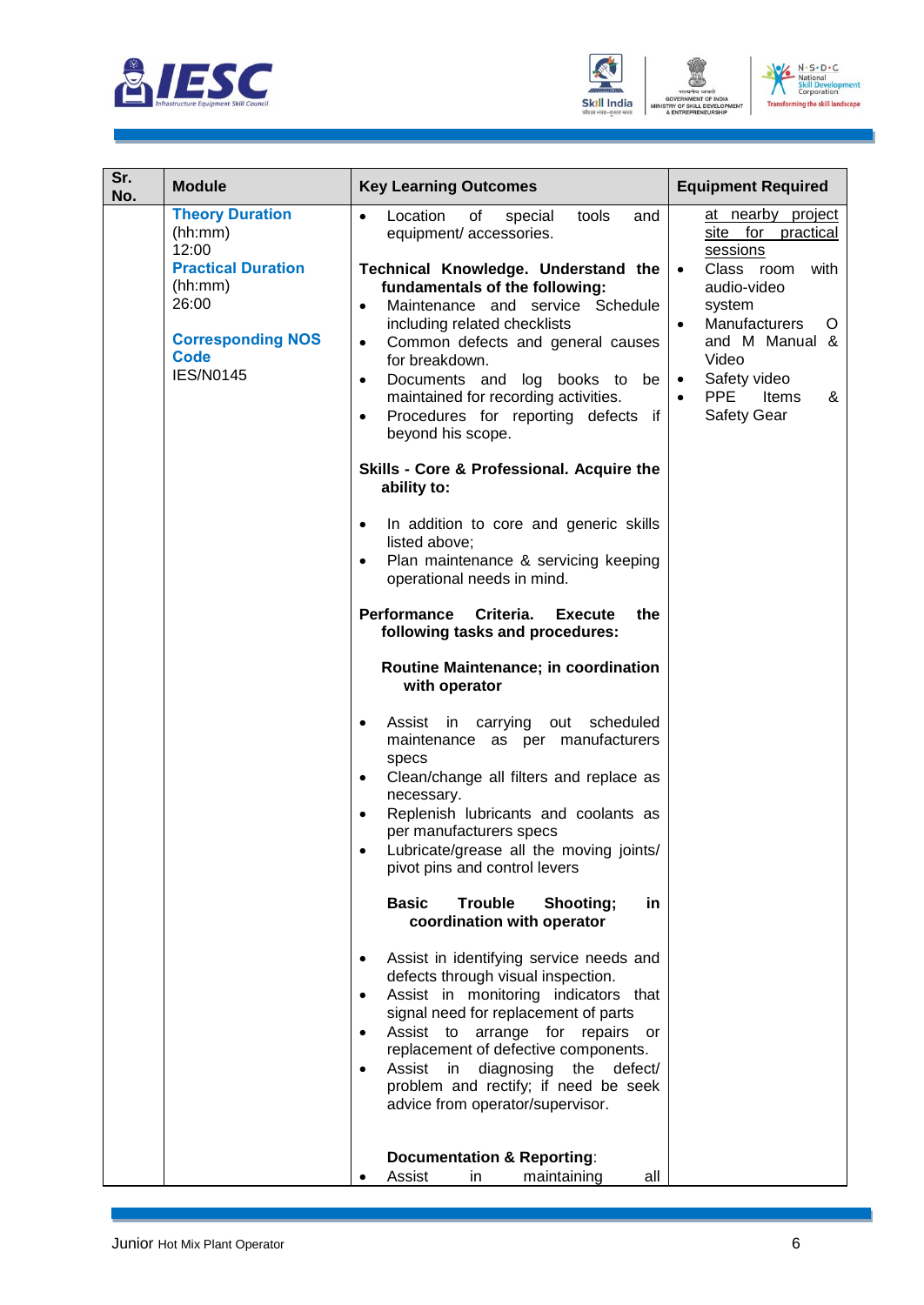





| Sr.<br>No. | <b>Module</b>                                                                                                                                                                                                                              | <b>Key Learning Outcomes</b>                                                                                                                                                                                                                                                                                                                                                                                                                                                                                                                                                                                                                                                                                                                                                                                                                                                                                                                                                                                                                                                                                                                                                                                                                                                                                                                                                                                                                                                                                                                                                                                                                                                                                                                                                                                                                                                                                                                      | <b>Equipment Required</b>                                                                                                                                                                                                                                                                                                                                                                                                                                 |
|------------|--------------------------------------------------------------------------------------------------------------------------------------------------------------------------------------------------------------------------------------------|---------------------------------------------------------------------------------------------------------------------------------------------------------------------------------------------------------------------------------------------------------------------------------------------------------------------------------------------------------------------------------------------------------------------------------------------------------------------------------------------------------------------------------------------------------------------------------------------------------------------------------------------------------------------------------------------------------------------------------------------------------------------------------------------------------------------------------------------------------------------------------------------------------------------------------------------------------------------------------------------------------------------------------------------------------------------------------------------------------------------------------------------------------------------------------------------------------------------------------------------------------------------------------------------------------------------------------------------------------------------------------------------------------------------------------------------------------------------------------------------------------------------------------------------------------------------------------------------------------------------------------------------------------------------------------------------------------------------------------------------------------------------------------------------------------------------------------------------------------------------------------------------------------------------------------------------------|-----------------------------------------------------------------------------------------------------------------------------------------------------------------------------------------------------------------------------------------------------------------------------------------------------------------------------------------------------------------------------------------------------------------------------------------------------------|
|            |                                                                                                                                                                                                                                            | records/documents.<br>Report defects and problems in time<br>$\bullet$<br>and escalate as necessary                                                                                                                                                                                                                                                                                                                                                                                                                                                                                                                                                                                                                                                                                                                                                                                                                                                                                                                                                                                                                                                                                                                                                                                                                                                                                                                                                                                                                                                                                                                                                                                                                                                                                                                                                                                                                                               |                                                                                                                                                                                                                                                                                                                                                                                                                                                           |
| 4          | <b>Comply with Worksite</b><br><b>Health and Safety</b><br><b>Guidelines</b><br><b>Theory Duration</b><br>(hh:mm)<br>06:00<br><b>Practical Duration</b><br>(hh:mm)<br>10:00<br><b>Corresponding NOS</b><br><b>Code</b><br><b>IES/N7601</b> | <b>Organisational Context. Acquire working</b><br>knowledge of the following:<br>Health, safety, environmental (HSE)<br>$\bullet$<br>policies and guidelines of the company<br>& their importance<br>Contact<br>details<br>оf<br>personnel<br>$\bullet$<br>responsible for HSE related matters &<br>in case of emergencies.<br>Location of first aid room / station and<br>$\bullet$<br>assembly points.<br>Reporting channel and documentation<br>$\bullet$<br>procedure for all HSE related matters.<br>Technical Knowledge. Understand the<br>fundamentals of the following:<br>OEMs guidelines for health, safety and<br>$\bullet$<br>security requirements.<br>Types, use and importance of Personal<br>$\bullet$<br>Protective Equipment (PPE)<br>Types of common hazards and risks at<br>$\bullet$<br>worksite and preventive measures.<br>In case of emergencies procedure to<br>$\bullet$<br>stop/ shut down machinery.<br>Common injuries and appropriate basic<br>$\bullet$<br>first aid treatment.<br>Firefighting<br>equipment:<br><b>Basic</b><br>$\bullet$<br>knowledge of handling and using them.<br>Guidelines for transport, storage and<br>$\bullet$<br>disposal of hazardous materials and<br>waste<br>Safety signs/symbols and warnings<br>used in worksites and their meaning<br>Skills - Core & Professional. Acquire the<br>ability to:<br>In addition to the core and generic skills<br>listed above<br>Use correct PPE and other safety gear<br>$\bullet$<br>while in the work site.<br>Performance<br>Criteria.<br><b>Execute</b><br>the<br>following tasks and performances:<br>Comply<br>with<br>safety,<br>health,<br>$\bullet$<br>environment<br>security<br>related<br>and<br>regulations & guidelines at work.<br>Correct use of Personal Protective<br>$\bullet$<br>Equipment (PPE) and other safety gear<br>at work site.<br>Follow<br>safety<br>during<br>measures<br>operations to ensure health and safety | Scaled<br>Model<br>$\bullet$<br>ot<br>Hot Mix Plant for<br>theory sessions<br>Live Hot Mix Plant<br>$\bullet$<br>at nearby project<br>site for practical<br>sessions<br>Class room<br>with<br>$\bullet$<br>audio-video<br>system<br>Organisation's<br>$\bullet$<br>ESH / Safety video<br><b>PPE</b><br>Items<br>&<br>$\bullet$<br><b>Safety Gear</b><br>Firefighting<br>$\bullet$<br>equipment<br>&<br>Charts<br>First Aid Kit and<br>$\bullet$<br>Charts |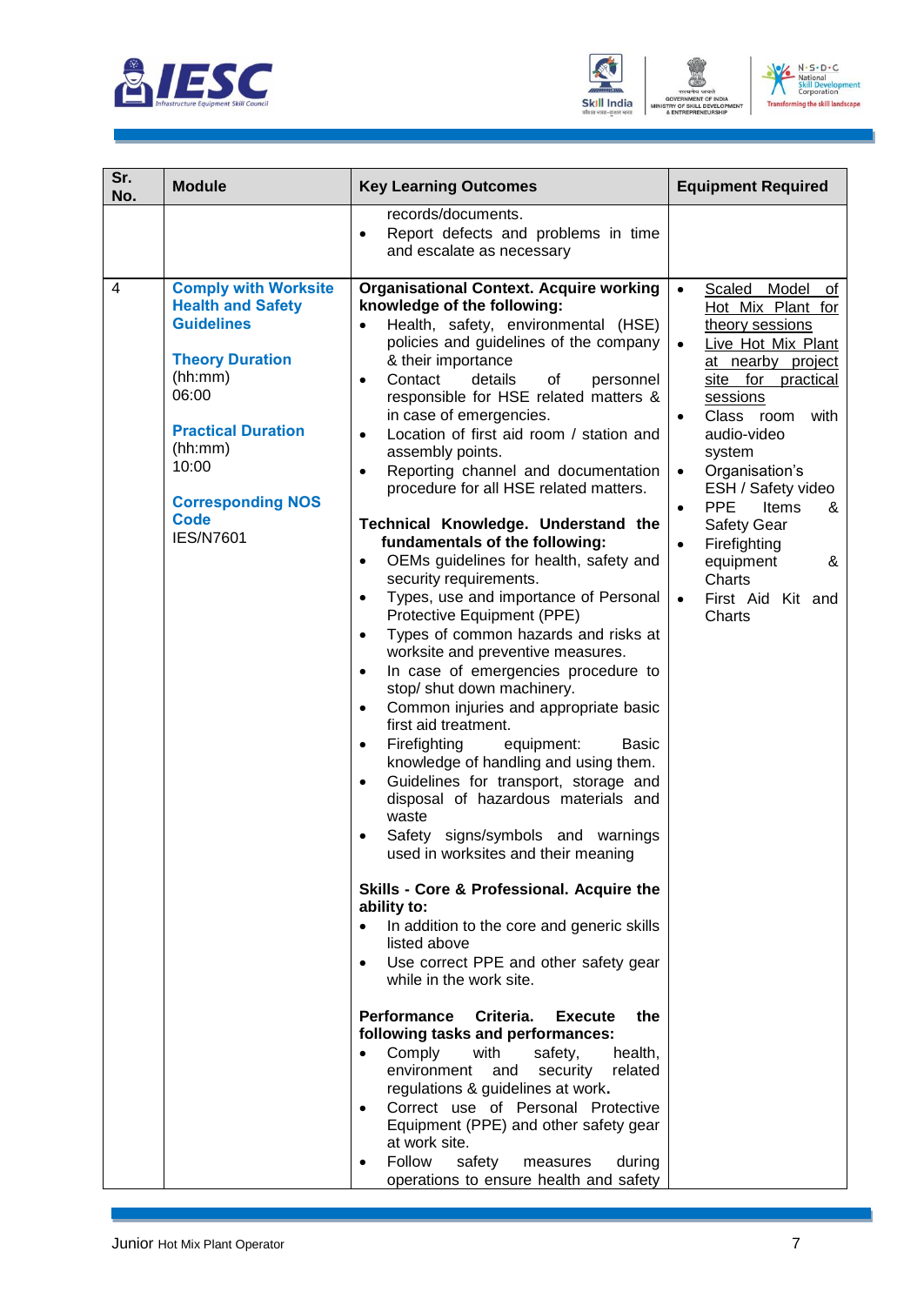



| $N \cdot S \cdot D \cdot C$                         |
|-----------------------------------------------------|
| National<br><b>Skill Development</b><br>Corporation |
| <b>Transforming the skill landscape</b>             |

| Sr.<br>No. | <b>Module</b>                                   | <b>Key Learning Outcomes</b>                                                                                                                                                                                                                                                                                | <b>Equipment Required</b> |
|------------|-------------------------------------------------|-------------------------------------------------------------------------------------------------------------------------------------------------------------------------------------------------------------------------------------------------------------------------------------------------------------|---------------------------|
|            |                                                 | of self and others; general public not at<br>risk.<br>Operate fire extinguishers<br>as<br>$\bullet$<br>applicable.<br>Support in administering basic first aid<br>for common injuries at work site.<br>Record and report details as related to<br>٠<br>operations, incidents or accidents as<br>applicable. |                           |
|            | <b>Total Duration</b><br><b>Theory Duration</b> | <b>Unique Equipment Required:</b><br>Scaled Model of Hot Mix Plant for theory sessions<br>$\bullet$<br>Live Hot Mix Plant at nearby project site for practical sessions<br>$\bullet$                                                                                                                        |                           |
|            | 40:00                                           | Adequate stocks of aggregates and consumables.<br>$\bullet$<br>Class room with audio-video projection system<br>$\bullet$                                                                                                                                                                                   |                           |
|            | <b>Practical Duration</b><br>80:00              | Manufacturers O and M Manual & Video; Safety video<br>$\bullet$<br>PPE Equipment: Helmet, masks, gloves, earplugs, goggles,<br>$\bullet$<br>safety shoes<br>Firefighting equipment and 'How to Use' Charts<br>$\bullet$<br>First Aid Box and 'How to Do' Charts<br>$\bullet$                                |                           |

Grand Total Course Duration: **120 Hours, 0 Minutes**

*(This syllabus/ curriculum has been approved by Infrastructure Equipment Skill Council)*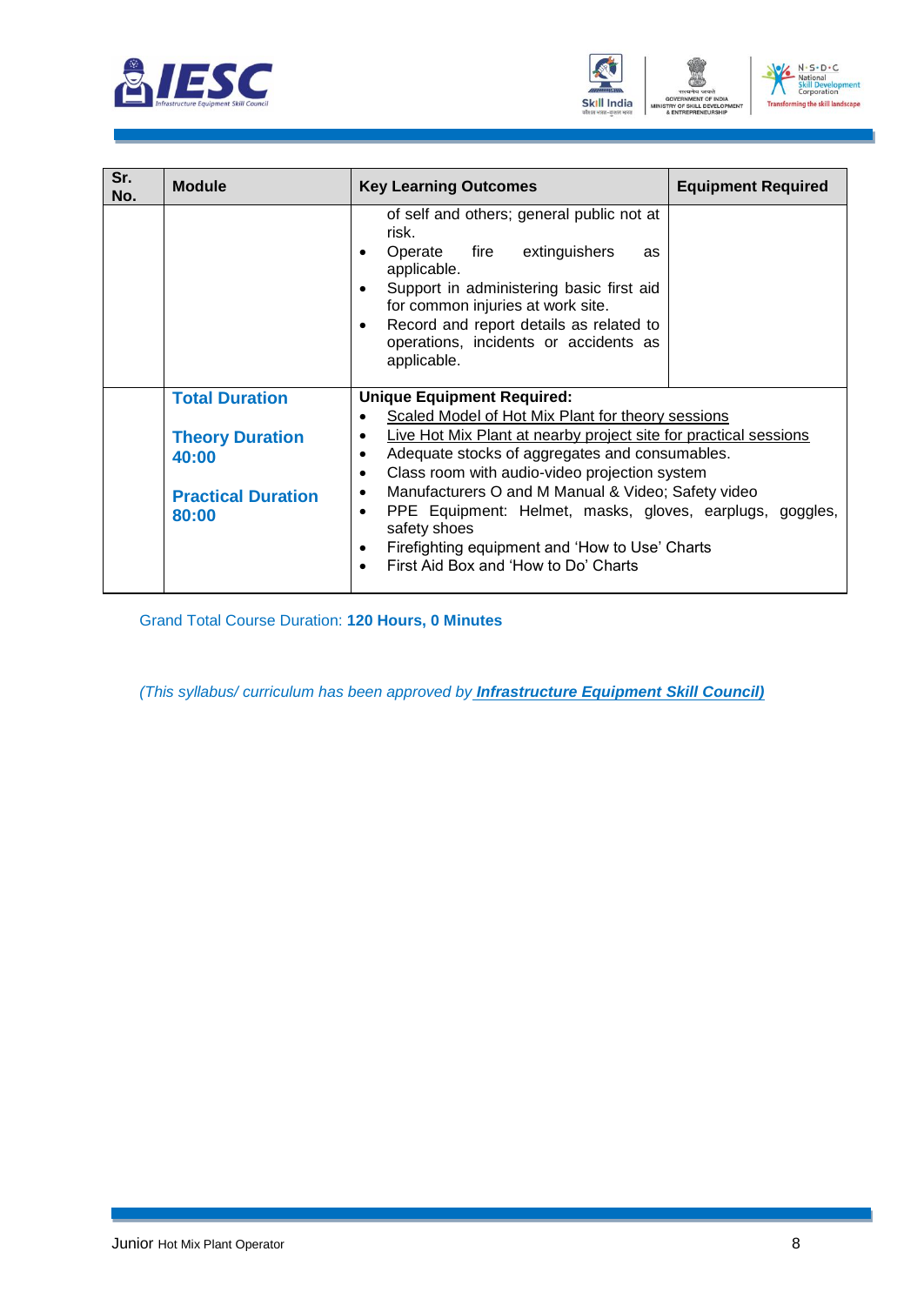



#### <span id="page-11-0"></span>**[Trainer Pre-requisites for Job role: "Junior Hot Mix](#page-2-1) Plant Operator" [mapped to Qualification Pack: "IES/Q0115, v1.0"](#page-2-1)**

| Sr.<br>No.   | <b>Area</b>                                                   | <b>Details</b>                                                                                                                                                                                                                                                    |  |
|--------------|---------------------------------------------------------------|-------------------------------------------------------------------------------------------------------------------------------------------------------------------------------------------------------------------------------------------------------------------|--|
|              | <b>Description</b>                                            | To deliver accredited training service, mapping to the curriculum detailed<br>above, in accordance with the Qualification Pack "IES/Q 0115 Version 1.0".                                                                                                          |  |
| $\mathbf{2}$ | <b>Personal</b><br><b>Attributes</b>                          | Aptitude for conducting training, with strong communication<br>and<br>interpersonal skills. Passion for training and developing others; well-<br>organised; and a team player. Eager to learn and keep oneself updated<br>with the latest in the mentioned field. |  |
| 3            | <b>Minimum</b><br><b>Educational</b><br><b>Qualifications</b> | Class 8 <sup>th</sup> ; preferably 10th                                                                                                                                                                                                                           |  |
| 4a           | <b>Domain</b><br><b>Certification</b>                         | Certified for Job Role: "Junior Hot Mix Plant Operator" mapped to QP:<br>"IES/Q 0115 - Version 1.0". Minimum accepted score 70%.<br>Desired: Certification Training in Hot Mix Plant Operations & Maintenance                                                     |  |
| 4b           | <b>Platform</b><br><b>Certification</b>                       | Certified for Job Role: "Trainer" mapped to Qualification Pack: SSC/1402.<br>Minimum accepted score 70%.                                                                                                                                                          |  |
| 5            | <b>Experience</b>                                             | Around 3 to 4 years' site experience in Hot Mix Plant Operations.<br>$\bullet$<br>At least 1 to 2 years' experience in conducting O and M training<br>$\bullet$<br>programs.                                                                                      |  |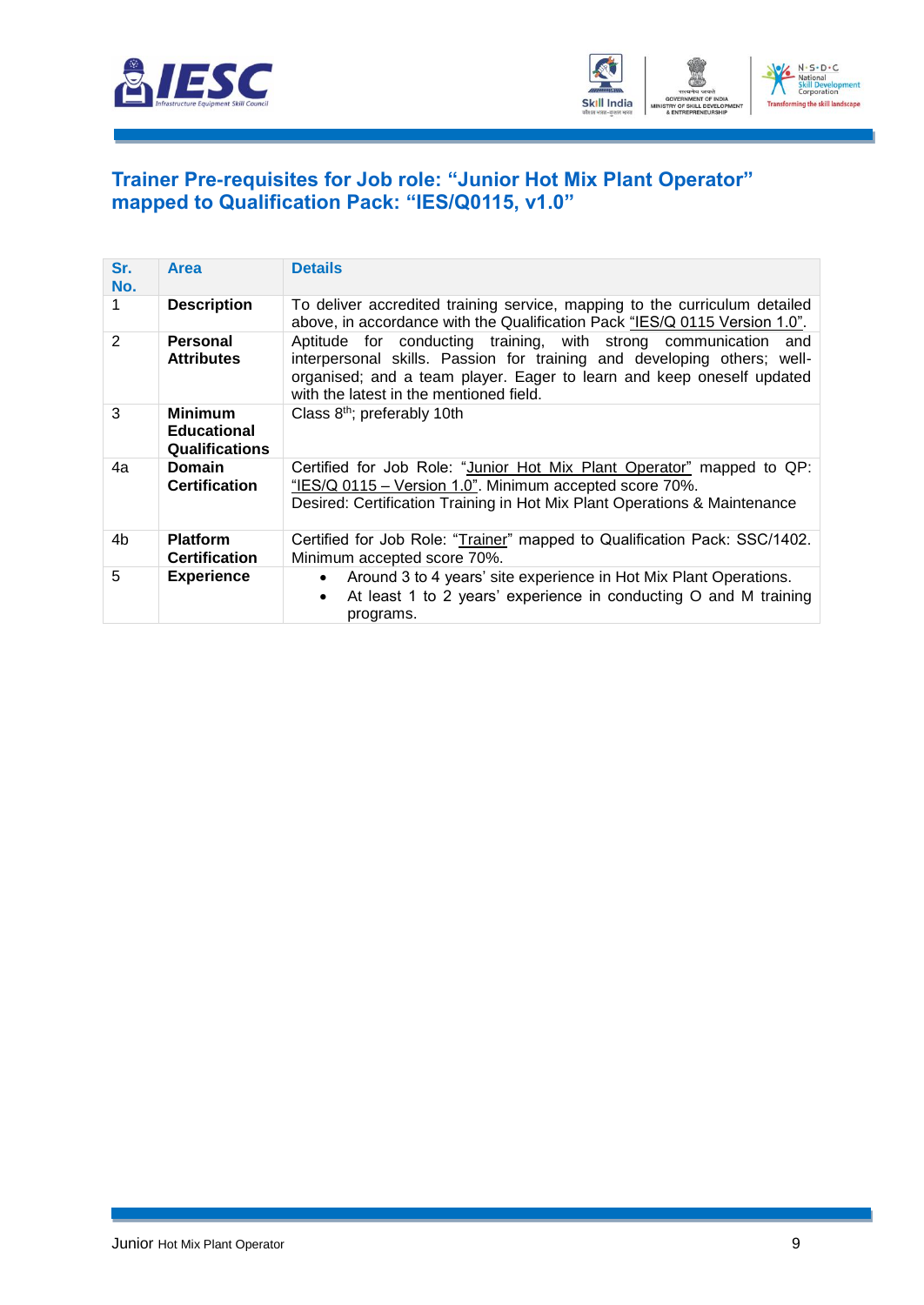



<span id="page-12-0"></span>

| <b>Assessment Criteria</b>  |                                      |
|-----------------------------|--------------------------------------|
| Job Role                    | <b>Junior Hot Mix Plant Operator</b> |
| <b>Qualification Pack</b>   | <b>IES/Q 0115 Version 1.0</b>        |
| <b>Sector Skill Council</b> | <b>Infrastructure Equipment</b>      |

| Sr.<br>No.    | <b>Guidelines for Assessment</b>                                                                                                                                                                                                                                                    |
|---------------|-------------------------------------------------------------------------------------------------------------------------------------------------------------------------------------------------------------------------------------------------------------------------------------|
|               | Criteria for assessment for Qualification Pack has been laid down based on the NOS's. Each<br>Performance Criteria (PC) has been assigned marks proportional to its importance within<br>NOS.SSC will also lay down proportion of marks for Theory and Skill Practical for each PC. |
| $\mathcal{P}$ | The assessment for the theory part will be based on knowledge bank of questions created by<br>the SSC.                                                                                                                                                                              |
| 3             | Individual assessment agencies will create unique question papers for theory part for each<br>candidate at each examination/training center (as per assessment criteria below)                                                                                                      |
| 4             | Individual assessment agencies will create unique evaluations for skill practical for every<br>student at each examination/training center based on this criteria.                                                                                                                  |
| 5             | To pass the Qualification Pack, every trainee should score a minimum of 40% in each NOS<br>and 50% aggregate                                                                                                                                                                        |
| 6             | In case of successfully passing only certain number of NOS's, the trainee is eligible to take<br>subsequent assessment on the balance NOS's to pass the Qualification pack.                                                                                                         |

|                                                                                               |                                                                                                                                                               |                      | <b>Marks</b><br><b>Allocation</b> |               |                                   |
|-----------------------------------------------------------------------------------------------|---------------------------------------------------------------------------------------------------------------------------------------------------------------|----------------------|-----------------------------------|---------------|-----------------------------------|
| <b>Assessment Outcomes</b>                                                                    | <b>Assessment Criteria for</b><br>the outcome                                                                                                                 | Total<br><b>Mark</b> | Out Of                            | <b>Theory</b> | <b>Skills</b><br><b>Practical</b> |
| IES/N0143 Assist<br>$1_{-}$<br>in carrying out<br>pre-operation<br>checks on hot mix<br>plant | PC1. Assist in conducting<br>inspection around<br>visual<br>the hot mix plant with the<br>senior operator for oil leaks<br>in different parts of the<br>plant | 35                   | 3                                 | 1             | $\overline{2}$                    |
|                                                                                               | PC2. Assist in checking<br>electrical<br>connection<br>including the motors used<br>in the plant                                                              |                      | $\overline{2}$                    | 1             | 1                                 |
|                                                                                               | PC3. Check if the roller<br>filters are free of impurities                                                                                                    |                      | $\overline{2}$                    | 1             | 1                                 |
|                                                                                               | PC4. Check whether the<br>bolts and other valves are<br>appropriately fixed                                                                                   |                      | 3                                 | 1             | 2                                 |
|                                                                                               | PC5. Fill diesel<br>the<br>in<br>power generator as per<br>operator's / supervisor's<br>instructions                                                          |                      | 3                                 | 1             | 2                                 |
|                                                                                               | PC6. Check all incoming<br>electrical connections and<br>the motors in the plant                                                                              |                      | 3                                 | 1             | 2                                 |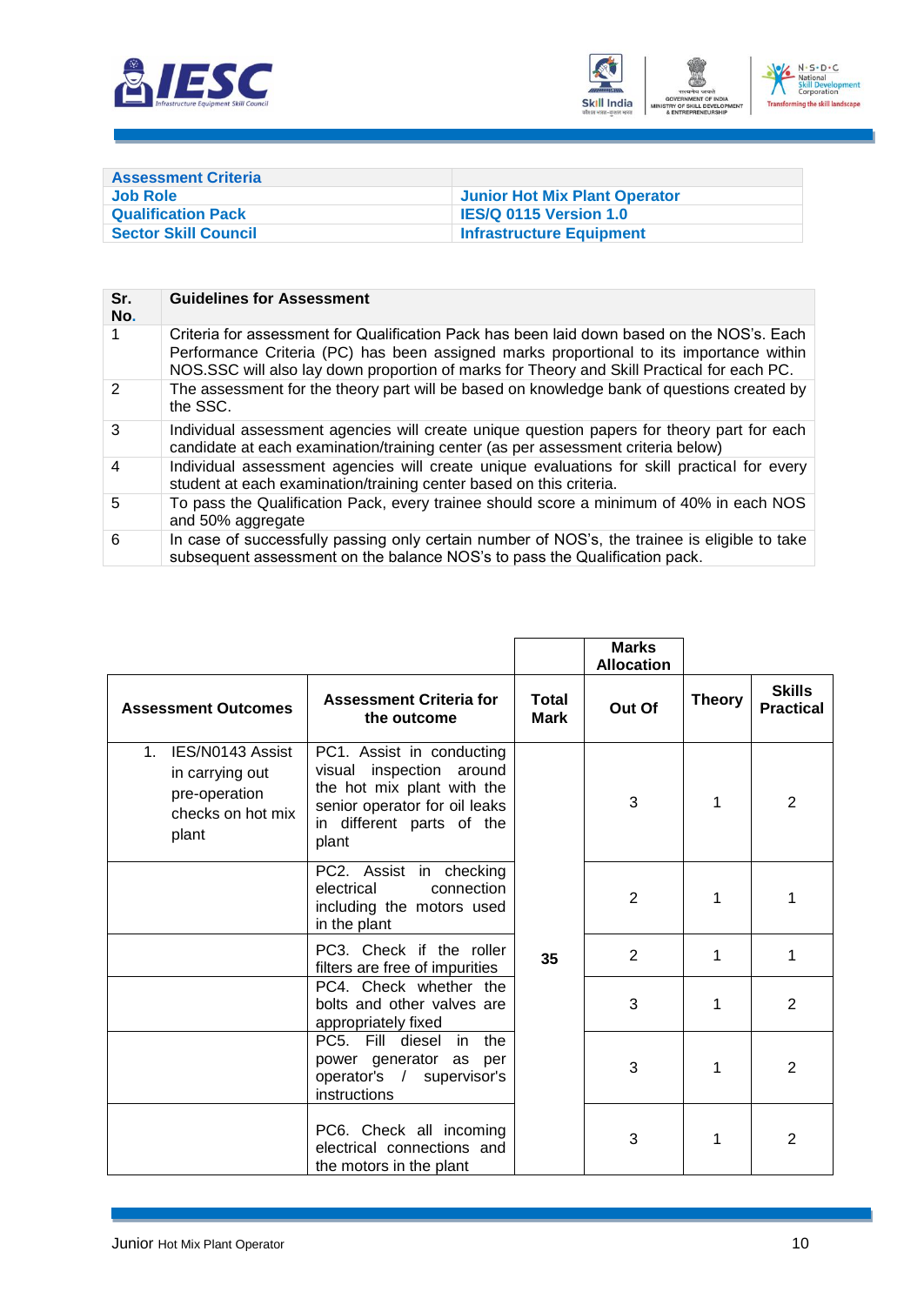





ENT

|                                                                          | PC7. Check if the fuel and<br>lubricant<br>levels<br>in.<br>the<br>burners<br>is<br>the<br>as<br>per<br>requirement                                                                  |              | $\overline{2}$ | 1   | 1              |
|--------------------------------------------------------------------------|--------------------------------------------------------------------------------------------------------------------------------------------------------------------------------------|--------------|----------------|-----|----------------|
|                                                                          | PC8. Visually check the<br>cabin for any obstructions                                                                                                                                |              | $\overline{2}$ | 1   | 1              |
|                                                                          | PC9. Check the<br>amount<br>of<br>and<br>size<br>course<br>aggregate and gravels are<br>present in the hoppers                                                                       |              | 1.5            | 0.5 | 1              |
|                                                                          | PC10. Check if the quantity<br>of the bitumen in the plant<br>is as per the requirement of<br>the mix design/ instructions<br>from the operator                                      |              | 3              | 1   | 2              |
|                                                                          | PC11. Clear all the hoppers<br>are clear and free from the<br>obstructions if any                                                                                                    |              | 2.5            | 0.5 | 2              |
|                                                                          | PC12. Check for<br>water<br>levels in the drum and the<br>pollution control bank as<br>per<br>the<br>operator's<br>instructions                                                      |              | 2.5            | 0.5 | 2              |
|                                                                          | PC13. Assist in maintaining<br>checking/maintenance<br>a<br>logbook<br>record<br>to<br>all<br>activities performed before<br>starting the operation                                  |              | 2.5            | 0.5 | $\overline{2}$ |
|                                                                          | <b>PC.14</b><br>defects<br>Report<br>precisely<br>to<br>the<br>operator/supervisor                                                                                                   |              | 3              | 1   | 2              |
|                                                                          |                                                                                                                                                                                      | <b>Total</b> | 35             | 12  | 23             |
| 2.<br>IES/N0144 Assist<br>in carrying out hot<br>mix plant<br>operations | PC1. Check if the pipeline<br>of the bitumen is clear the<br>residual<br>from<br>previous<br>operations<br>as<br>per<br>instructions of the operator/<br>supervisor                  |              | 3              | 1   | 2              |
|                                                                          | PC <sub>2</sub> .<br>Check<br>the<br>temperature of the bitumen<br>and keep it ready 12 hours<br>before<br>mixing<br>as<br>per<br>instructions<br>from<br>the<br>operator/supervisor | 30           | 3              | 1   | $\overline{2}$ |
|                                                                          | PC3. Turn on the exhaust<br>motor to clear the dust from<br>the filler elevators as per<br>operator/<br>supervisor's<br>instructions                                                 |              | 1              | 0.5 | 0.5            |
|                                                                          | PC4. Assist in test run of<br>the hot mix plant to check<br>the normal functioning of<br>the plant                                                                                   |              | 1              | 0.5 | 0.5            |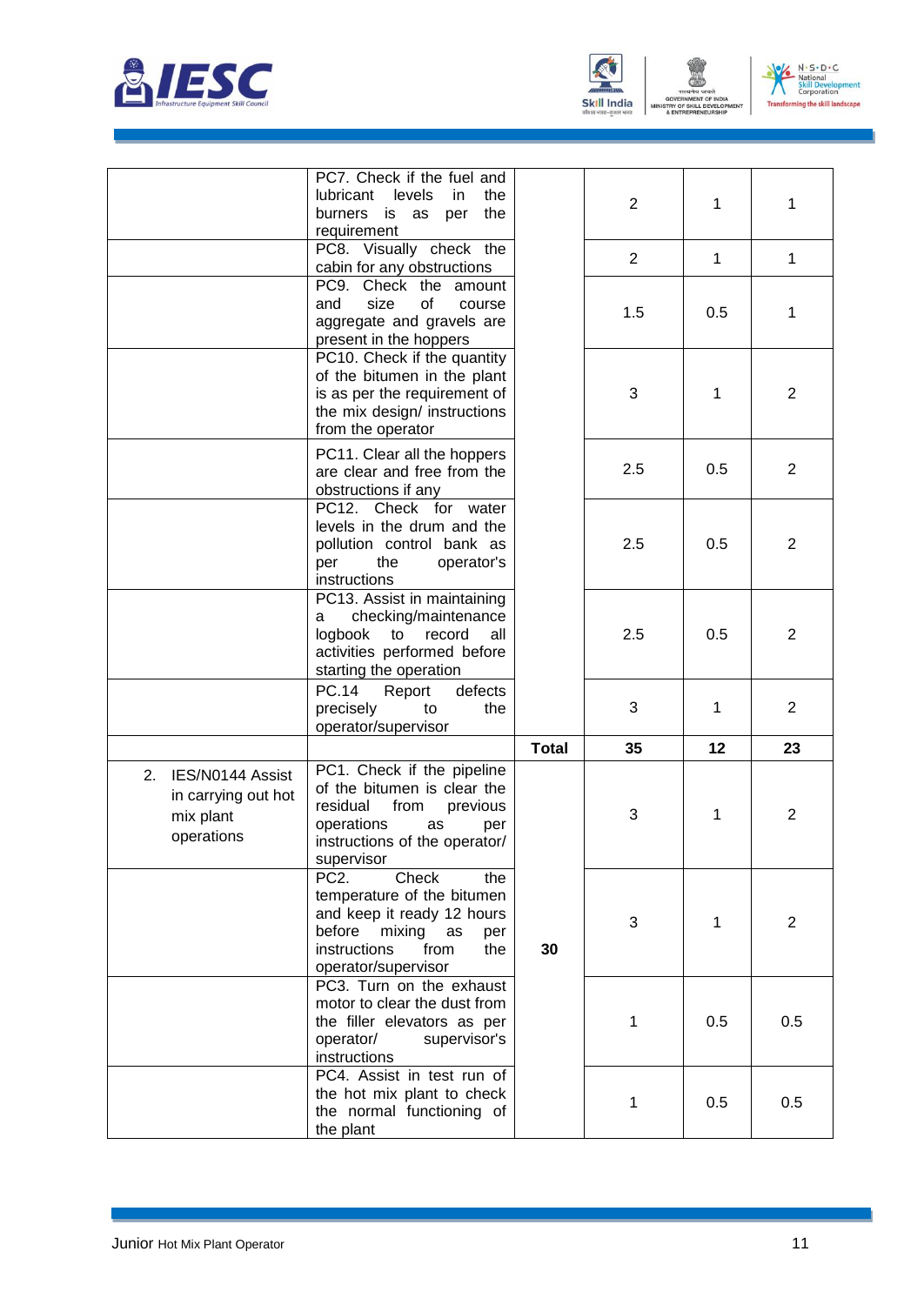





| PC5.<br>Assist<br>starting<br>in<br>in<br>components<br>correct<br>order manually or through<br>computer controls                                | 2.5            | 0.5 | $\overline{2}$ |
|--------------------------------------------------------------------------------------------------------------------------------------------------|----------------|-----|----------------|
| PC6. Assist in checking<br>flow of materials into the<br>mixing drum based on the<br>instructions<br>from<br>the<br>operator/supervisor          | 3              | 1   | $\overline{2}$ |
| PC7. Provide indications to<br>the operator to control the<br>speed and flow of different<br>materials                                           | 3              | 1   | 2              |
| PC8. Assist the operator in<br>monitoring the temperature<br>of the bitumen regularly                                                            | $\overline{2}$ | 1   | 1              |
| PC9. Coordinate with the<br>co- workers to<br>ensure<br>regular supply<br>of<br>raw<br>materials in the appropriate<br>hoppers                   | 1.5            | 1   | 0.5            |
| PC10.<br>Remove<br>obstructions if any during<br>the operations based on<br>instructions<br>from<br>the<br>operator/ supervisor                  | 1.5            | 1   | 0.5            |
| PC11. Check water supply<br>in the mixing drum and<br>pollution bank as per the<br>instructions<br>from<br>the<br>operator/ supervisor           | 1              | 0   | 1              |
| PC12. Check the output is<br>as per the mix design/<br>customer requirements                                                                     | 1              | 0   | 1              |
| PC13. Check the weigh<br>hopper for appropriate flow<br>of output                                                                                |                | 0   |                |
| PC16. Check proper flow of<br>hot mix in hot mix surge<br>silo as per the requirement                                                            | 1              | 0   | 1              |
| PC 17. Wear dust masks<br>when working around the<br>plant                                                                                       | 1.5            | 0.5 | 1              |
| PC18. Make positive eye<br>with<br>contact<br>other<br>equipment operators at the<br>site before crossing in front<br>of or behind the equipment | 1              | 0.5 | 0.5            |
| PC19. Wear all PPE while<br>sampling asphalt binder<br>and for all operations                                                                    | 1.5            | 0.5 | 1              |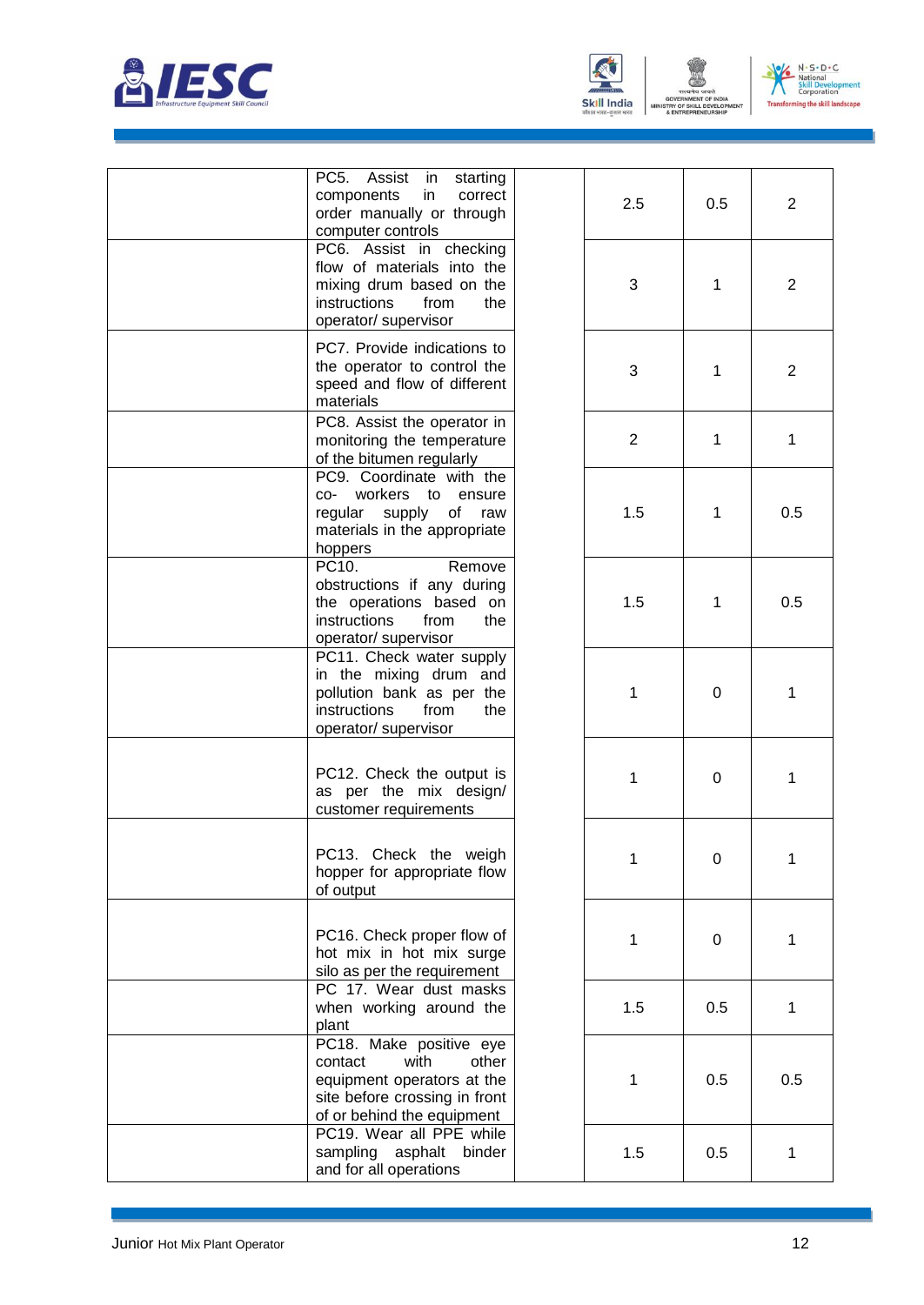





|                                                                         | PC20. Assist the operator<br>in recording input<br>and<br>output flow as per the<br>desired formats<br>of<br>the<br>organization                                                                                               |              | 0.5 | 0         | 0.5            |
|-------------------------------------------------------------------------|--------------------------------------------------------------------------------------------------------------------------------------------------------------------------------------------------------------------------------|--------------|-----|-----------|----------------|
|                                                                         |                                                                                                                                                                                                                                | <b>Total</b> | 30  | 10        | 20             |
| 3.<br>IES/N0145 Assist<br>in regular<br>maintenance of<br>hot mix plant | PC1. Assist in performing<br>scheduled<br>maintenance,<br>such as replace worn parts<br>such<br>as<br>belts,<br>roller<br>bearings, etc.                                                                                       |              | 3   | 1         | $\overline{2}$ |
|                                                                         | PC <sub>2</sub> .<br>Assist<br>in.<br>basic<br>maintenance,<br>such<br>as<br>change spark plug, grease<br>controls,<br>cleaning<br>of<br>conveyor<br>belts<br>as<br>per<br>instructions<br>from<br>the<br>operator/ supervisor |              | 3   | 1         | $\overline{2}$ |
|                                                                         | PC3. Check bearings at the<br>burner end of the slinger<br>excessive<br>conveyor<br>for<br>heating                                                                                                                             |              | 1.5 | 0.5       | 1              |
|                                                                         | PC4. Replenish coolants,<br><b>lubricants</b><br>and<br>fluids<br>regularly<br>the<br>as<br>per<br>instructions<br>from<br>the<br>operator/ supervisor                                                                         |              | 1.5 | 0.5       | 1              |
|                                                                         | PC5. Change filter, clean<br>change<br>flame-eye<br>and<br>regularly as per instructions<br>from<br>the<br>operator/supervisor                                                                                                 | 20           | 1.5 | 0.5       | 1              |
|                                                                         | PC6. Inspect silos, fuel<br>tanks for leaks or scattering<br>of concrete or limestone<br>regularly                                                                                                                             |              | 1.5 | 0.5       | 1              |
|                                                                         | PC7. Lubricate all pins and<br>pivot points regularly as per<br>instructions<br>from<br>the<br>operator/ supervisor                                                                                                            |              | 1.5 | 0.5       | 1              |
|                                                                         | PC8. Check battery levels<br>condition<br>οf<br>and<br>the<br>terminals and carry<br>out<br>if<br>minor<br>adjustments<br>required                                                                                             |              | 1.5 | 0.5       | 1              |
|                                                                         | PC 9. Assist in repair or<br>replacement of defective<br>components,<br>such<br>as<br>motor, burner, temperature<br>control                                                                                                    |              | 1   | $\pmb{0}$ | 1              |
|                                                                         | PC10. Identify missing or<br>defective components<br>or<br>controls<br>as<br>per<br>the<br>equipment drawings                                                                                                                  |              | 1   | 0.5       | 0.5            |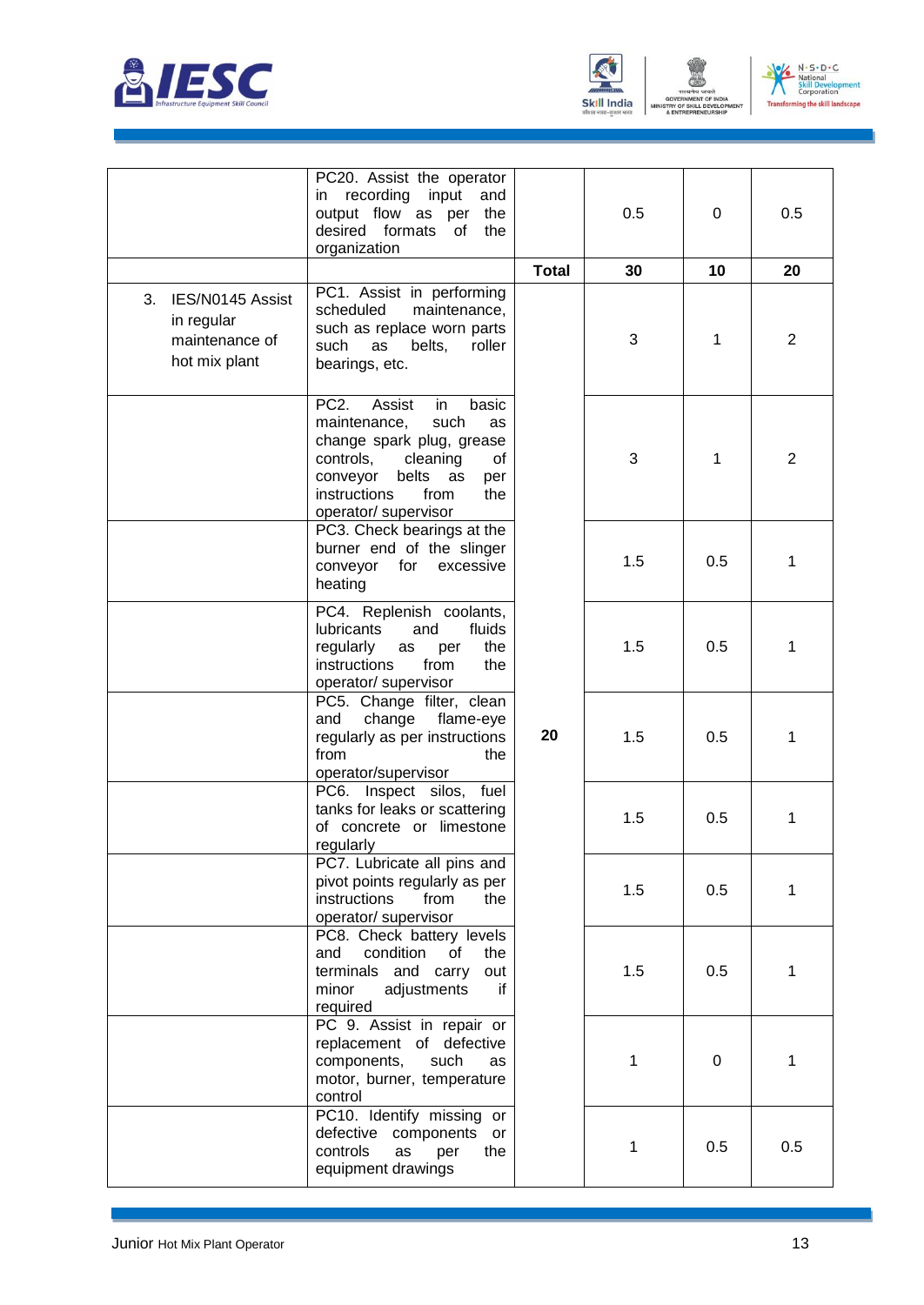





ENT

|                                                                                      | PC11. Comply with safety<br>requirements,<br>such<br>as<br>confined space, lock-out<br>procedures                                                                                  |              | 1              | 0.5            | 0.5          |
|--------------------------------------------------------------------------------------|------------------------------------------------------------------------------------------------------------------------------------------------------------------------------------|--------------|----------------|----------------|--------------|
|                                                                                      | PC12. Assist in maintaining<br>records and documentation<br>relating to service, such as<br>log books, repair lists, etc.                                                          |              | 1.5            | 1              | 0.5          |
|                                                                                      | PC13.<br>Follow<br>reporting<br>procedures as laid down by<br>the employer                                                                                                         |              | 0.5            | $\mathbf 0$    | 0.5          |
|                                                                                      |                                                                                                                                                                                    | <b>Total</b> | 20             | $\overline{7}$ | 13           |
| <b>IES/N7601</b><br>4.<br>Comply with<br>worksite health<br>and safety<br>guidelines | PC1. Comply with safety,<br>health,<br>security<br>and<br>environment<br>related<br>regulations/ guidelines at<br>the work site                                                    |              | 1.5            | 0.5            | 1            |
|                                                                                      | PC <sub>2</sub> .<br>Use<br>Personal<br>Protective<br>Equipment<br>(PPE) and other safety<br>gear as applicable to the<br>equipment and the worksite                               |              | 1.5            | 0.5            | 1            |
|                                                                                      | PC3.Follow<br>safety<br>during<br>measures<br>operations to ensure that<br>the health and safety of self<br>others<br>(including<br>or<br>members of the public) is<br>not at risk |              | 1.5            | 0.5            | 1            |
|                                                                                      | PC4.Carry out operations<br>as per the manufacturer's<br>and worksite related health<br>and safety guidelines                                                                      | 15           | 1.5            | 0.5            | 1            |
|                                                                                      | PC5. Handle the transport,<br>storage and disposal of<br>hazardous materials and<br>waste in compliance with<br>worksite health, safety and<br>environmental guidelines            |              | $\overline{2}$ | 1              | 1            |
|                                                                                      | PC <sub>6</sub> .<br>Operate<br>various<br>grades of fire extinguishers,<br>as applicable                                                                                          |              | 2.5            | 0.5            | $\mathbf{2}$ |
|                                                                                      | PC7.<br>Support<br>in.<br>administering basic first aid<br>and report to concerned<br>members,<br>team<br>as<br>required,<br>in case of an<br>accident                             |              | 1.5            | 0.5            | 1            |